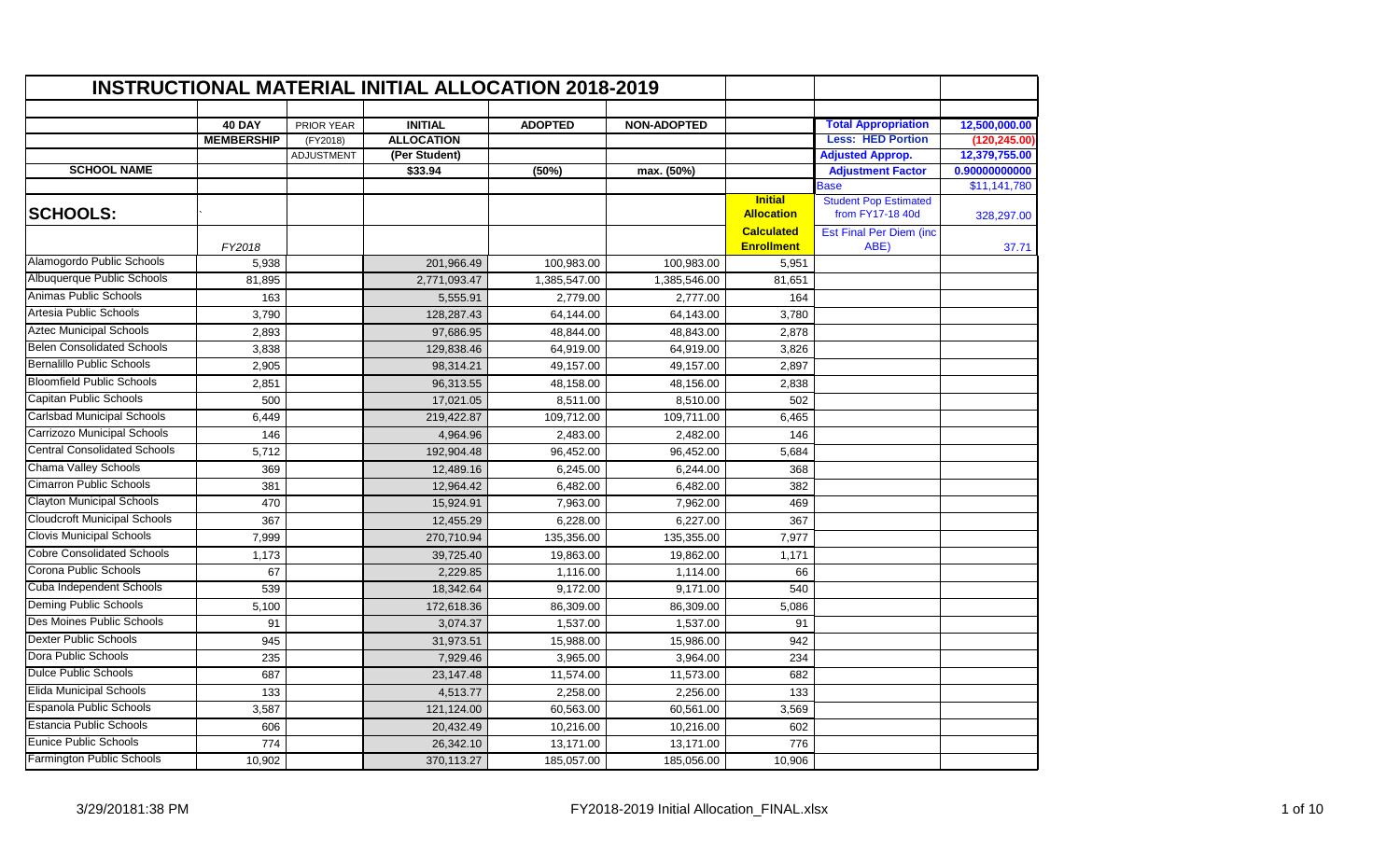|                                       |                   |                   | <b>INSTRUCTIONAL MATERIAL INITIAL ALLOCATION 2018-2019</b> |                |                    |                                        |                                                  |               |
|---------------------------------------|-------------------|-------------------|------------------------------------------------------------|----------------|--------------------|----------------------------------------|--------------------------------------------------|---------------|
|                                       | <b>40 DAY</b>     | PRIOR YEAR        | <b>INITIAL</b>                                             | <b>ADOPTED</b> | <b>NON-ADOPTED</b> |                                        | <b>Total Appropriation</b>                       | 12,500,000.00 |
|                                       | <b>MEMBERSHIP</b> | (FY2018)          | <b>ALLOCATION</b>                                          |                |                    |                                        | <b>Less: HED Portion</b>                         | (120, 245.00) |
|                                       |                   | <b>ADJUSTMENT</b> | (Per Student)                                              |                |                    |                                        | <b>Adjusted Approp.</b>                          | 12,379,755.00 |
| <b>SCHOOL NAME</b>                    |                   |                   | \$33.94                                                    | (50%)          | max. (50%)         |                                        | <b>Adjustment Factor</b>                         | 0.90000000000 |
|                                       |                   |                   |                                                            |                |                    |                                        | <b>Base</b>                                      | \$11,141,780  |
| <b>SCHOOLS:</b>                       |                   |                   |                                                            |                |                    | <b>Initial</b><br><b>Allocation</b>    | <b>Student Pop Estimated</b><br>from FY17-18 40d | 328,297.00    |
|                                       | FY2018            |                   |                                                            |                |                    | <b>Calculated</b><br><b>Enrollment</b> | <b>Est Final Per Diem (inc.</b><br>ABE)          | 37.71         |
| <b>Floyd Municipal Schools</b>        | 209               |                   | 7,117.06                                                   | 3,559.00       | 3,558.00           | 210                                    |                                                  |               |
| Fort Sumner Public Schools            | 278               |                   | 9,368.79                                                   | 4,685.00       | 4,684.00           | 276                                    |                                                  |               |
| Gadsden Independent Schools           | 13,031            |                   | 441,055.50                                                 | 220,529.00     | 220,527.00         | 12,996                                 |                                                  |               |
| <b>Gallup-McKinley County Schools</b> | 11,103            |                   | 376,456.83                                                 | 188,229.00     | 188,228.00         | 11,092                                 |                                                  |               |
| <b>Grady Public Schools</b>           | 130               |                   | 4,411.95                                                   | 2,207.00       | 2,205.00           | 130                                    |                                                  |               |
| <b>Grants-Cibola County Schools</b>   | 3,536             |                   | 119,395.15                                                 | 59,698.00      | 59,697.00          | 3,518                                  |                                                  |               |
| Hagerman Public School                | 416               |                   | 14,042.25                                                  | 7,021.00       | 7,021.00           | 414                                    |                                                  |               |
| <b>Hatch Valley Schools</b>           | 1,230             |                   | 41,599.87                                                  | 20,801.00      | 20,799.00          | 1,226                                  |                                                  |               |
| <b>Hobbs Public Schools</b>           | 9,781             |                   | 332,336.65                                                 | 166,169.00     | 166,168.00         | 9,792                                  |                                                  |               |
| Hondo Valley Public Schools           | 130               |                   | 4,387.95                                                   | 2,195.00       | 2,193.00           | 129                                    |                                                  |               |
| <b>House Public Schools</b>           | 74                |                   | 2,511.42                                                   | 1,256.00       | 1,255.00           | 74                                     |                                                  |               |
| Jal Public Schools                    | 468               |                   | 15,953.04                                                  | 7,977.00       | 7,976.00           | 470                                    |                                                  |               |
| Jemez Mountain Schools                | 195               |                   | 6,449.93                                                   | 3,226.00       | 3,224.00           | 190                                    |                                                  |               |
| Jemez Valley Public Schools           | 281               |                   | 9,452.61                                                   | 4,727.00       | 4,726.00           | 279                                    |                                                  |               |
| Lake Arthur Public Schools            | 92                |                   | 3,102.31                                                   | 1,551.00       | 1,551.00           | 91                                     |                                                  |               |
| Las Cruces Public Schools             | 23,968            |                   | 812,864.61                                                 | 406,433.00     | 406,432.00         | 23,951                                 |                                                  |               |
| Las Vegas City Schools                | 1,538             |                   | 51,940.81                                                  | 25,971.00      | 25,970.00          | 1,530                                  |                                                  |               |
| Las Vegas West Public School          | 1,413             |                   | 47,798.55                                                  | 23,900.00      | 23,899.00          | 1,408                                  |                                                  |               |
| Logan Public Schools                  | 302               |                   | 10,235.31                                                  | 5,118.00       | 5,117.00           | 302                                    |                                                  |               |
| Lordsburg Public Schools              | 468               |                   | 15.869.04                                                  | 7,935.00       | 7,934.00           | 468                                    |                                                  |               |
| Los Alamos Public Schools             | 3,635             |                   | 123,573.03                                                 | 61,787.00      | 61,786.00          | 3,641                                  |                                                  |               |
| Los Lunas Public Schools              | 8,335             |                   | 283,028.14                                                 | 141,514.00     | 141,514.00         | 8,340                                  |                                                  |               |
| Loving Public Schools                 | 530               |                   | 17,853.20                                                  | 8,927.00       | 8,926.00           | 526                                    |                                                  |               |
| Lovington Public Schools              | 3,415             |                   | 115,214.64                                                 | 57,608.00      | 57,607.00          | 3,395                                  |                                                  |               |
| Magdalena Public Schools              | 315               |                   | 10,582.50                                                  | 5,292.00       | 5,291.00           | 312                                    |                                                  |               |
| <b>Maxwell Public Schools</b>         | 113               |                   | 3,843.01                                                   | 1,922.00       | 1,921.00           | 113                                    |                                                  |               |
| <b>Melrose Public Schools</b>         | 220               |                   | 7,466.38                                                   | 3,733.00       | 3,733.00           | 220                                    |                                                  |               |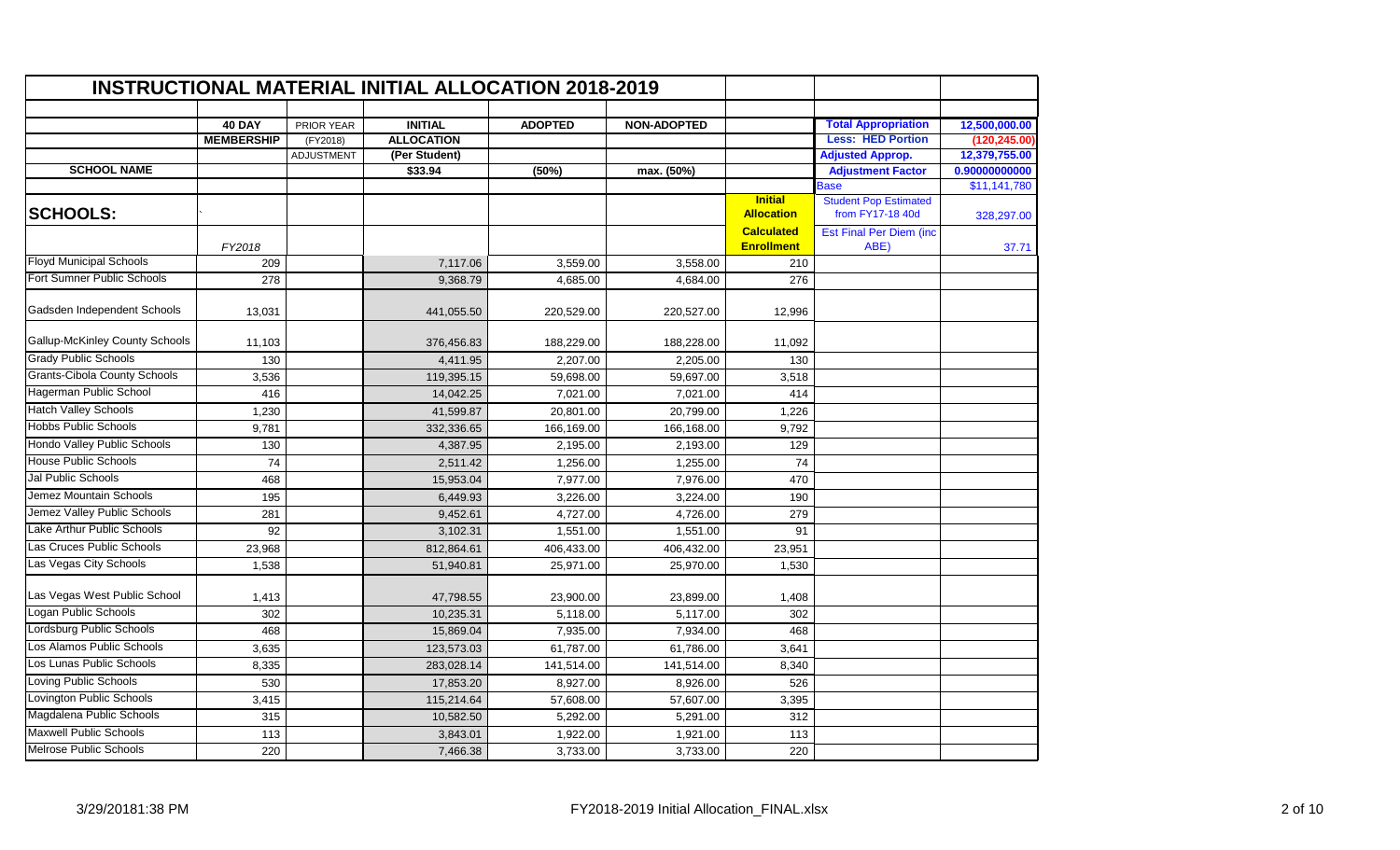|                                         |                   |                   | <b>INSTRUCTIONAL MATERIAL INITIAL ALLOCATION 2018-2019</b> |                |                    |                                        |                                                  |               |
|-----------------------------------------|-------------------|-------------------|------------------------------------------------------------|----------------|--------------------|----------------------------------------|--------------------------------------------------|---------------|
|                                         | <b>40 DAY</b>     | PRIOR YEAR        | <b>INITIAL</b>                                             | <b>ADOPTED</b> | <b>NON-ADOPTED</b> |                                        | <b>Total Appropriation</b>                       | 12,500,000.00 |
|                                         | <b>MEMBERSHIP</b> | (FY2018)          | <b>ALLOCATION</b>                                          |                |                    |                                        | <b>Less: HED Portion</b>                         | (120, 245.00) |
|                                         |                   | <b>ADJUSTMENT</b> | (Per Student)                                              |                |                    |                                        | <b>Adjusted Approp.</b>                          | 12,379,755.00 |
| <b>SCHOOL NAME</b>                      |                   |                   | \$33.94                                                    | (50%)          | max. (50%)         |                                        | <b>Adjustment Factor</b>                         | 0.90000000000 |
|                                         |                   |                   |                                                            |                |                    |                                        | Base                                             | \$11,141,780  |
| <b>SCHOOLS:</b>                         |                   |                   |                                                            |                |                    | <b>Initial</b><br><b>Allocation</b>    | <b>Student Pop Estimated</b><br>from FY17-18 40d | 328,297.00    |
|                                         | FY2018            |                   |                                                            |                |                    | <b>Calculated</b><br><b>Enrollment</b> | <b>Est Final Per Diem (inc</b><br>ABE)           | 37.71         |
| Mesa Vista Cons, Schools                | 243               |                   | 8,086.96                                                   | 4,044.00       | 4,043.00           | 238                                    |                                                  |               |
| Mora Public Schools                     | 420               |                   | 14,254.01                                                  | 7,127.00       | 7,127.00           | 420                                    |                                                  |               |
| Moriarty Public Schools                 | 2,397             |                   | 80,979.65                                                  | 40,491.00      | 40,489.00          | 2,386                                  |                                                  |               |
| Mosquero Public Schools                 | 37                |                   | 1,235.71                                                   | 619.00         | 617.00             | 36                                     |                                                  |               |
| Mountainair Public Schools              | 226               |                   | 7,672.01                                                   | 3,836.00       | 3,836.00           | 226                                    |                                                  |               |
| Pecos Independent Schools               | 597               |                   | 20,317.05                                                  | 10,159.00      | 10,158.00          | 599                                    |                                                  |               |
| Penasco Independent Schools             | 337               |                   | 11,443.14                                                  | 5,722.00       | 5,721.00           | 337                                    |                                                  |               |
| Pojoaque Valley Schools                 | 1,972             |                   | 67,203.95                                                  | 33,603.00      | 33,601.00          | 1,980                                  |                                                  |               |
| <b>Portales Public Schools</b>          | 2,636             |                   | 89,130.86                                                  | 44,566.00      | 44,565.00          | 2,626                                  |                                                  |               |
| Quemado Public Schools                  | 147               |                   | 4,988.90                                                   | 2,495.00       | 2,494.00           | 147                                    |                                                  |               |
| Questa Independent Schools              | 357               |                   | 12,113.91                                                  | 6,058.00       | 6,056.00           | 357                                    |                                                  |               |
| Raton Public Schools                    | 896               |                   | 30,230.55                                                  | 15,116.00      | 15,115.00          | 891                                    |                                                  |               |
| <b>Reserve Public Schools</b>           | 126               |                   | 4,264.20                                                   | 2,132.00       | 2,132.00           | 126                                    |                                                  |               |
| Rio Rancho                              | 17,087            |                   | 581,144.48                                                 | 290,572.00     | 290,572.00         | 17,124                                 |                                                  |               |
| Roswell Independent Schools             | 9,966             |                   | 337,601.20                                                 | 168,801.00     | 168,800.00         | 9,948                                  |                                                  |               |
| Roy Public Schools                      | 49                |                   | 1,662.97                                                   | 832.00         | 831.00             | 49                                     |                                                  |               |
| Ruidoso Public Schools                  | 1,974             |                   | 67,039.83                                                  | 33,521.00      | 33,519.00          | 1,975                                  |                                                  |               |
| San Jon Public Schools                  | 142               |                   | 4,819.21                                                   | 2,410.00       | 2,409.00           | 142                                    |                                                  |               |
| Santa Fe City Schools                   | 12,583            |                   | 425,947.23                                                 | 212,974.00     | 212,973.00         | 12,551                                 |                                                  |               |
| Santa Rosa Consolidated<br>Schools      | 645               |                   | 21,960.08                                                  | 10,980.00      | 10,980.00          | 647                                    |                                                  |               |
| <b>Silver City Consolidated Schools</b> | 2,586             |                   | 86,885.95                                                  | 43,444.00      | 43,442.00          | 2,560                                  |                                                  |               |
| Socorro Public Schools                  | 1,490             |                   | 50,307.78                                                  | 25,155.00      | 25,153.00          | 1,482                                  |                                                  |               |
| <b>Springer Municipal Schools</b>       | 135               |                   | 4,537.64                                                   | 2,270.00       | 2,268.00           | 134                                    |                                                  |               |
| <b>Taos Municipal Schools</b>           | 2,234             |                   | 75,351.74                                                  | 37,677.00      | 37,675.00          | 2,220                                  |                                                  |               |
| <b>Tatum Public Schools</b>             | 311               |                   | 10,428.75                                                  | 5,215.00       | 5,214.00           | 307                                    |                                                  |               |
| <b>Texico Public Schools</b>            | 548               |                   | 18,654.08                                                  | 9,327.00       | 9,327.00           | 550                                    |                                                  |               |
| Truth or Consequences Public<br>Schools | 1,253             |                   | 42,482.45                                                  | 21,241.00      | 21,241.00          | 1,252                                  |                                                  |               |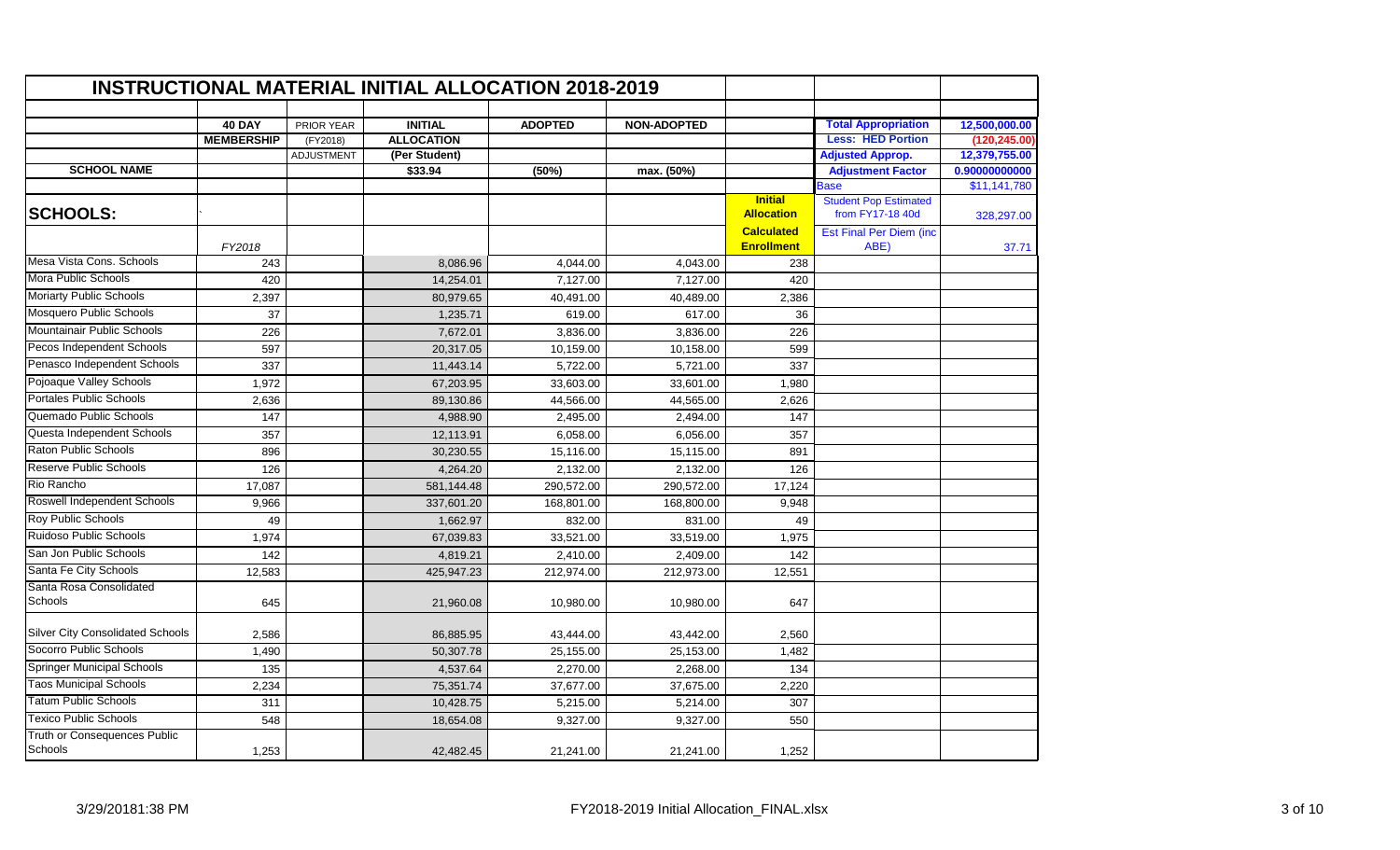|                             |                   |            | <b>INSTRUCTIONAL MATERIAL INITIAL ALLOCATION 2018-2019</b> |                |                    |                   |                                 |               |
|-----------------------------|-------------------|------------|------------------------------------------------------------|----------------|--------------------|-------------------|---------------------------------|---------------|
|                             |                   |            |                                                            |                |                    |                   |                                 |               |
|                             | <b>40 DAY</b>     | PRIOR YEAR | <b>INITIAL</b>                                             | <b>ADOPTED</b> | <b>NON-ADOPTED</b> |                   | <b>Total Appropriation</b>      | 12,500,000.00 |
|                             | <b>MEMBERSHIP</b> | (FY2018)   | <b>ALLOCATION</b>                                          |                |                    |                   | <b>Less: HED Portion</b>        | (120, 245.00) |
|                             |                   | ADJUSTMENT | (Per Student)                                              |                |                    |                   | <b>Adjusted Approp.</b>         | 12,379,755.00 |
| <b>SCHOOL NAME</b>          |                   |            | \$33.94                                                    | (50%)          | max. (50%)         |                   | <b>Adjustment Factor</b>        | 0.90000000000 |
|                             |                   |            |                                                            |                |                    |                   | <b>Base</b>                     | \$11,141,780  |
|                             |                   |            |                                                            |                |                    | <b>Initial</b>    | <b>Student Pop Estimated</b>    |               |
| <b>SCHOOLS:</b>             |                   |            |                                                            |                |                    | <b>Allocation</b> | from FY17-18 40d                | 328,297.00    |
|                             |                   |            |                                                            |                |                    | <b>Calculated</b> | <b>Est Final Per Diem (inc.</b> |               |
|                             | FY2018            |            |                                                            |                |                    | <b>Enrollment</b> | ABE)                            | 37.71         |
| Tucumcari Public Schools    | 938               |            | 31,825.95                                                  | 15,914.00      | 15,912.00          | 938               |                                 |               |
| Tularosa Public Schools     | 833               |            | 28,078.45                                                  | 14,039.00      | 14,039.00          | 827               |                                 |               |
| Vaughn Public Schools       | 63                |            | 2,104.10                                                   | 1,052.00       | 1,052.00           | 62                |                                 |               |
| Wagon Mound Public Schools  | 67                |            | 2,273.85                                                   | 1,138.00       | 1,136.00           | 67                |                                 |               |
| Zuni Public Schools         | 1,312             |            | 44,562.80                                                  | 22,282.00      | 22,281.00          | 1,313             |                                 |               |
| <b>TOTAL PUBLIC SCHOOLS</b> | 301,318           | 0.00       | 10,206,981.25                                              | 5,103,491.00   | 5,103,490.00       | 300,753           |                                 |               |
|                             |                   |            |                                                            |                |                    |                   |                                 |               |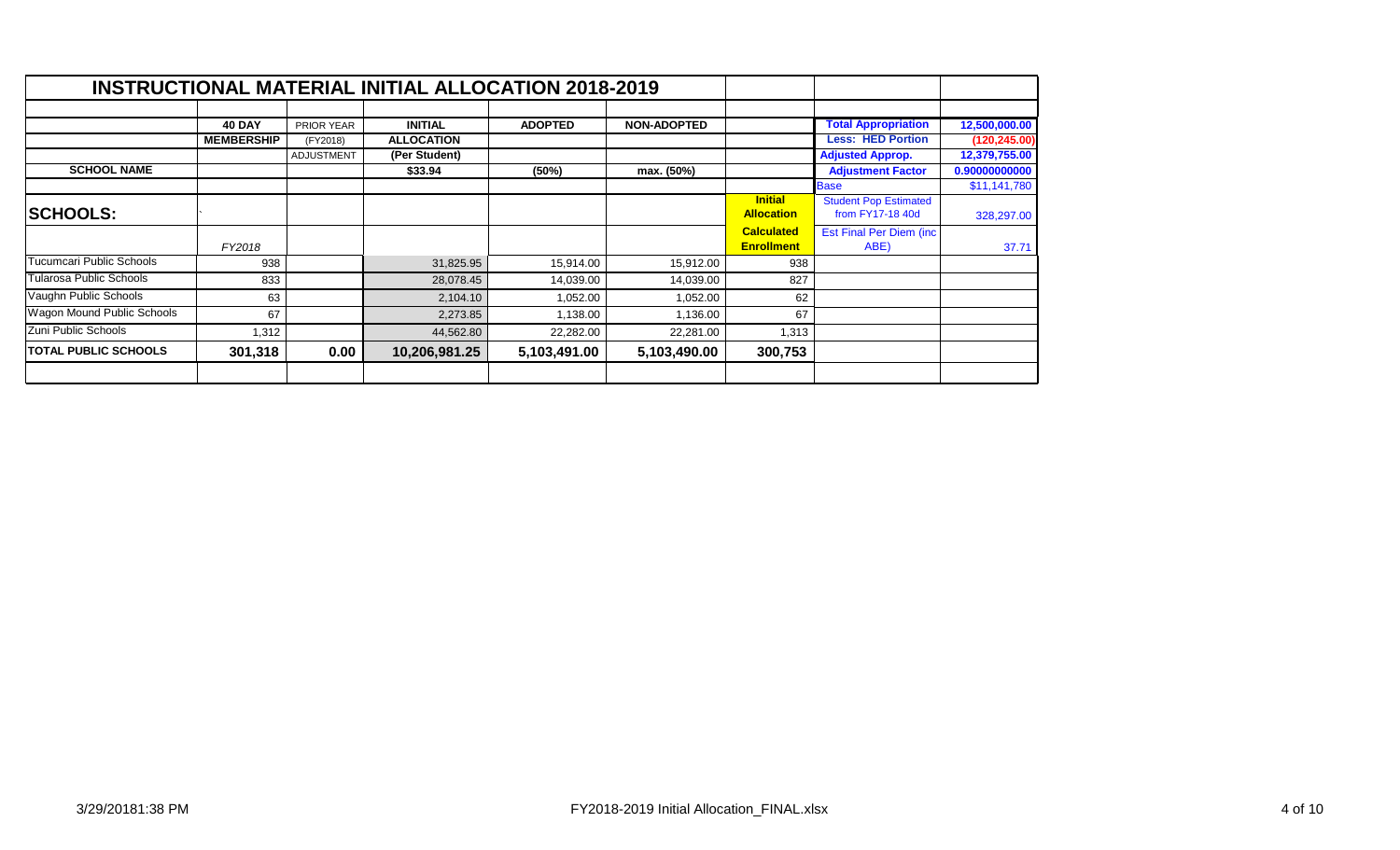|                                               |                   |                   | <b>INSTRUCTIONAL MATERIAL INITIAL ALLOCATION 2018-2019</b> |                |                    |                                        |                                                  |               |
|-----------------------------------------------|-------------------|-------------------|------------------------------------------------------------|----------------|--------------------|----------------------------------------|--------------------------------------------------|---------------|
|                                               | 40 DAY            | PRIOR YEAR        | <b>INITIAL</b>                                             | <b>ADOPTED</b> | <b>NON-ADOPTED</b> |                                        | <b>Total Appropriation</b>                       | 12,500,000.00 |
|                                               | <b>MEMBERSHIP</b> | (FY2018)          | <b>ALLOCATION</b>                                          |                |                    |                                        | <b>Less: HED Portion</b>                         | (120, 245.00) |
|                                               |                   | <b>ADJUSTMENT</b> | (Per Student)                                              |                |                    |                                        | <b>Adjusted Approp.</b>                          | 12,379,755.00 |
| <b>SCHOOL NAME</b>                            |                   |                   | \$33.94                                                    | (50%)          | max. (50%)         |                                        | <b>Adjustment Factor</b>                         | 0.90000000000 |
|                                               |                   |                   |                                                            |                |                    |                                        | <b>Base</b>                                      | \$11,141,780  |
| <b>SCHOOLS:</b>                               |                   |                   |                                                            |                |                    | <b>Initial</b><br><b>Allocation</b>    | <b>Student Pop Estimated</b><br>from FY17-18 40d | 328,297.00    |
|                                               | FY2018            |                   |                                                            |                |                    | <b>Calculated</b><br><b>Enrollment</b> | <b>Est Final Per Diem (inc</b><br>ABE)           | 37.71         |
| <b>CHARTER SCHOOLS:</b>                       | FY2018            |                   |                                                            |                |                    |                                        |                                                  |               |
| Academy for Tech & Classics                   | 392               |                   | 13,387.74                                                  | 6,695.00       | 6,693.00           | 394                                    |                                                  |               |
| Academy of Trades & Tech.<br>(Youth Build)    |                   |                   | 0.00                                                       | 0.00           | 0.00               | 0                                      |                                                  |               |
| Alb. Collegiate Charter School                | $\overline{90}$   |                   | 3,054.43                                                   | 1,527.00       | 1,527.00           | 90                                     |                                                  |               |
| Alb. Inst. For Math (High Tech<br>High)       | 367               |                   | 12,491.29                                                  | 6,246.00       | 6,245.00           | 368                                    |                                                  |               |
| Albuquerque School of<br>Excellence           | 558               |                   | 18,937.47                                                  | 9,469.00       | 9,468.00           | 558                                    |                                                  |               |
| Alb. Talent Dev. Secondary                    | 164               |                   | 5,507.85                                                   | 2,755.00       | 2,753.00           | 162                                    |                                                  |               |
| Aldo Leopold                                  | 166               |                   | 5,633.73                                                   | 2,818.00       | 2,816.00           | 166                                    |                                                  |               |
| Alma D' Arte                                  | 187               |                   | 6,330.43                                                   | 3,165.00       | 3,165.00           | 187                                    |                                                  |               |
| <b>Altura Preparatory School</b>              | 88                |                   | 2,986.55                                                   | 1,494.00       | 1,493.00           | 88                                     |                                                  |               |
| Amy Biehl Charter High School                 | 289               |                   | 9,728.11                                                   | 4,864.00       | 4,864.00           | 287                                    |                                                  |               |
| Anansi Charter School                         | 194               |                   | 6,583.99                                                   | 3,293.00       | 3,291.00           | 194                                    |                                                  |               |
| <b>Anthony Charter School</b>                 |                   |                   | 0.00                                                       | 0.00           | 0.00               | $\mathbf 0$                            |                                                  |               |
| Cariños de los Ninos                          | 106               |                   | 3,603.44                                                   | 1,802.00       | 1,801.00           | 106                                    |                                                  |               |
| Cesar Chavez (Albq.)                          | 204               |                   | 6,923.37                                                   | 3,462.00       | 3,461.00           | 204                                    |                                                  |               |
| Cesar Chavez (Deming)                         | 159               |                   | 5,396.16                                                   | 2,698.00       | 2,698.00           | 159                                    |                                                  |               |
| <b>Christine Duncan</b>                       | 331               |                   | 11,233.51                                                  | 5,618.00       | 5,616.00           | 331                                    |                                                  |               |
| Cien Aguas International School               | 420               |                   | 14,254.01                                                  | 7,127.00       | 7,127.00           | 420                                    |                                                  |               |
| Coral Community Center (ABQ)                  | 206               |                   | 6,991.25                                                   | 3,496.00       | 3,495.00           | 206                                    |                                                  |               |
| <b>Corrales International School</b>          | 250               |                   | 8,442.53                                                   | 4,222.00       | 4,221.00           | 249                                    |                                                  |               |
| Cottonwood Charter School                     | 170               |                   | 5,769.48                                                   | 2,885.00       | 2,884.00           | 170                                    |                                                  |               |
| <b>Cottonwood Classical Prep</b>              |                   |                   |                                                            |                |                    |                                        |                                                  |               |
| (APS)                                         | 735               |                   | 25,052.51                                                  | 12,527.00      | 12,526.00          | 738                                    |                                                  |               |
| Gil H. Sena High School<br>(Creative Prep #2) | 170               |                   | 5,745.48                                                   | 2,873.00       | 2,872.00           | 169                                    |                                                  |               |
| Digital Arts & Tech. (Alb. Charter<br>Voc.)   | 298               |                   | 10,087.56                                                  | 5,045.00       | 5,043.00           | 297                                    |                                                  |               |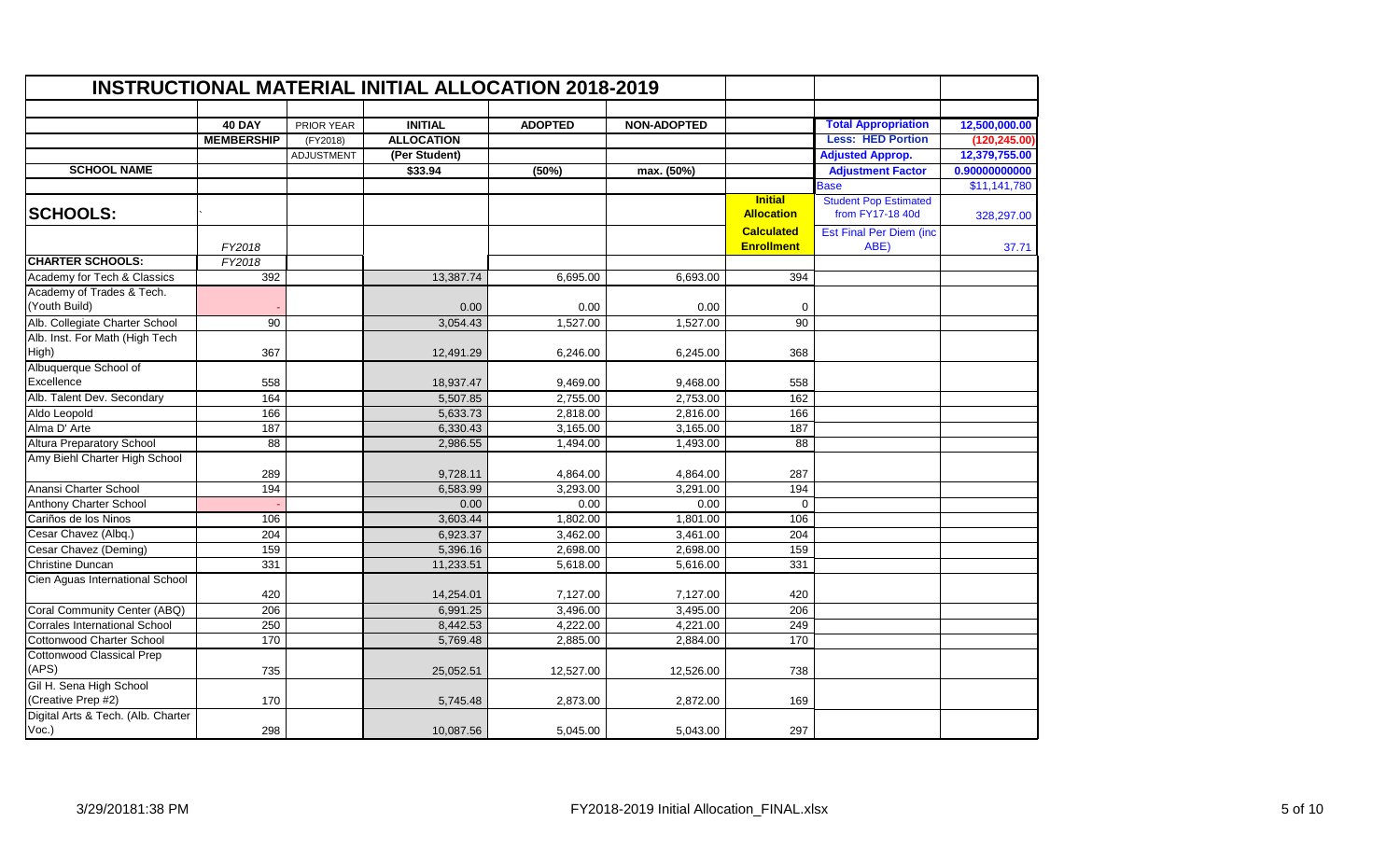|                                        |                   |            | <b>INSTRUCTIONAL MATERIAL INITIAL ALLOCATION 2018-2019</b> |                |                    |                   |                                         |               |
|----------------------------------------|-------------------|------------|------------------------------------------------------------|----------------|--------------------|-------------------|-----------------------------------------|---------------|
|                                        | <b>40 DAY</b>     | PRIOR YEAR | <b>INITIAL</b>                                             | <b>ADOPTED</b> | <b>NON-ADOPTED</b> |                   | <b>Total Appropriation</b>              | 12,500,000.00 |
|                                        | <b>MEMBERSHIP</b> | (FY2018)   | <b>ALLOCATION</b>                                          |                |                    |                   | <b>Less: HED Portion</b>                | (120, 245.00) |
|                                        |                   | ADJUSTMENT | (Per Student)                                              |                |                    |                   | <b>Adjusted Approp.</b>                 | 12,379,755.00 |
| <b>SCHOOL NAME</b>                     |                   |            | \$33.94                                                    | (50%)          |                    |                   |                                         | 0.90000000000 |
|                                        |                   |            |                                                            |                | max. (50%)         |                   | <b>Adjustment Factor</b><br><b>Base</b> | \$11,141,780  |
|                                        |                   |            |                                                            |                |                    | <b>Initial</b>    | <b>Student Pop Estimated</b>            |               |
| <b>SCHOOLS:</b>                        |                   |            |                                                            |                |                    | <b>Allocation</b> | from FY17-18 40d                        | 328,297.00    |
|                                        |                   |            |                                                            |                |                    | <b>Calculated</b> | <b>Est Final Per Diem (inc</b>          |               |
|                                        | FY2018            |            |                                                            |                |                    | <b>Enrollment</b> | ABE)                                    | 37.71         |
| Dzit Dit Lool School of                |                   |            |                                                            |                |                    |                   |                                         |               |
| <b>Empowerment &amp; Perserverance</b> |                   |            |                                                            |                |                    |                   |                                         |               |
| (DEAP)                                 | 28                |            | 950.27                                                     | 475.00         | 475.00             | 28                |                                         |               |
| Dream Dine'                            | $\overline{27}$   |            | 908.33                                                     | 454.00         | 454.00             | $\overline{27}$   |                                         |               |
| East Mountain Charter High             |                   |            |                                                            |                |                    |                   |                                         |               |
| School                                 | 375               |            | 12,782.79                                                  | 6,392.00       | 6,391.00           | 377               |                                         |               |
| El Camino Rael (Horizon                |                   |            |                                                            |                |                    |                   |                                         |               |
| Academy South)                         | 294               |            | 9,937.80                                                   | 4,970.00       | 4,968.00           | 293               |                                         |               |
| Entrepreneurship Leadership            |                   |            |                                                            |                |                    |                   |                                         |               |
| (Siembra Abq)                          | 83                |            | 2,816.86                                                   | 1,409.00       | 1,408.00           | 83                |                                         |               |
| Estancia Valley Classical              |                   |            |                                                            |                |                    |                   |                                         |               |
| Academy (Estancia/Moriarty)            | 486               |            | 16,493.92                                                  | 8,248.00       | 8,246.00           | 486               |                                         |               |
| <b>Explore Academy</b>                 | 258               |            | 8,756.03                                                   | 4,378.00       | 4,378.00           | 258               |                                         |               |
| Gordon Bernal Charter                  | 428               |            | 14,525.51                                                  | 7,264.00       | 7,262.00           | 428               |                                         |               |
| Health and Leadership High             |                   |            |                                                            |                |                    |                   |                                         |               |
| School (APS)                           | 180               |            | 6,156.86                                                   | 3,079.00       | 3,078.00           | 181               |                                         |               |
| Horizon Academy West                   | 465               |            | 15,869.22                                                  | 7,935.00       | 7,934.00           | 468               |                                         |               |
| Hozho Academy                          | 160               |            | 5,430.10                                                   | 2,715.00       | 2,715.00           | 160               |                                         |               |
| International School Mesa Del          |                   |            |                                                            |                |                    |                   |                                         |               |
| Sol                                    | 319               |            | 10,826.26                                                  | 5,413.00       | 5,413.00           | 319               |                                         |               |
| Jefferson Montessori                   | 201               |            | 6,821.56                                                   | 3,412.00       | 3,410.00           | 201               |                                         |               |
| J Paul Taylor Academy (Las             |                   |            |                                                            |                |                    |                   |                                         |               |
| Cruces-K-6)                            | 200               |            | 6,789.62                                                   | 3,396.00       | 3,394.00           | 200               |                                         |               |
| La Academia de Esperanza               | 314               |            | 10,490.57                                                  | 5,246.00       | 5,245.00           | 309               |                                         |               |
| La Academia Dolores Huerta             | 171               |            | 5,811.42                                                   | 2,906.00       | 2,905.00           | 171               |                                         |               |
| La Promesa                             | 350               |            | 11,750.34                                                  | 5,875.00       | 5,875.00           | 346               |                                         |               |
| La Resolana Leadership                 | 82                |            | 2,782.92                                                   | 1,392.00       | 1,391.00           | 82                |                                         |               |
| La Tierra Montessori School of         |                   |            |                                                            |                |                    |                   |                                         |               |
| Arts & Sciences (Espanola)             |                   |            |                                                            |                |                    |                   |                                         |               |
|                                        | 101               |            | 3,351.75                                                   | 1,677.00       | 1,675.00           | 99                |                                         |               |
| Las Montanas Charter                   | 157               |            | 5,314.28                                                   | 2,657.00       | 2,657.00           | 157               |                                         |               |
| Lindrith Area Heritage                 | 24                |            | 814.51                                                     | 408.00         | 407.00             | 24                |                                         |               |
| Los Puentes                            | 172               |            | 5,771.35                                                   | 2,886.00       | 2,885.00           | 170               |                                         |               |
|                                        | 544               |            | 18,534.33                                                  | 9,267.00       |                    | 546               |                                         |               |
| McCurdy School (Espanola)              |                   |            |                                                            |                | 9,267.00           |                   |                                         |               |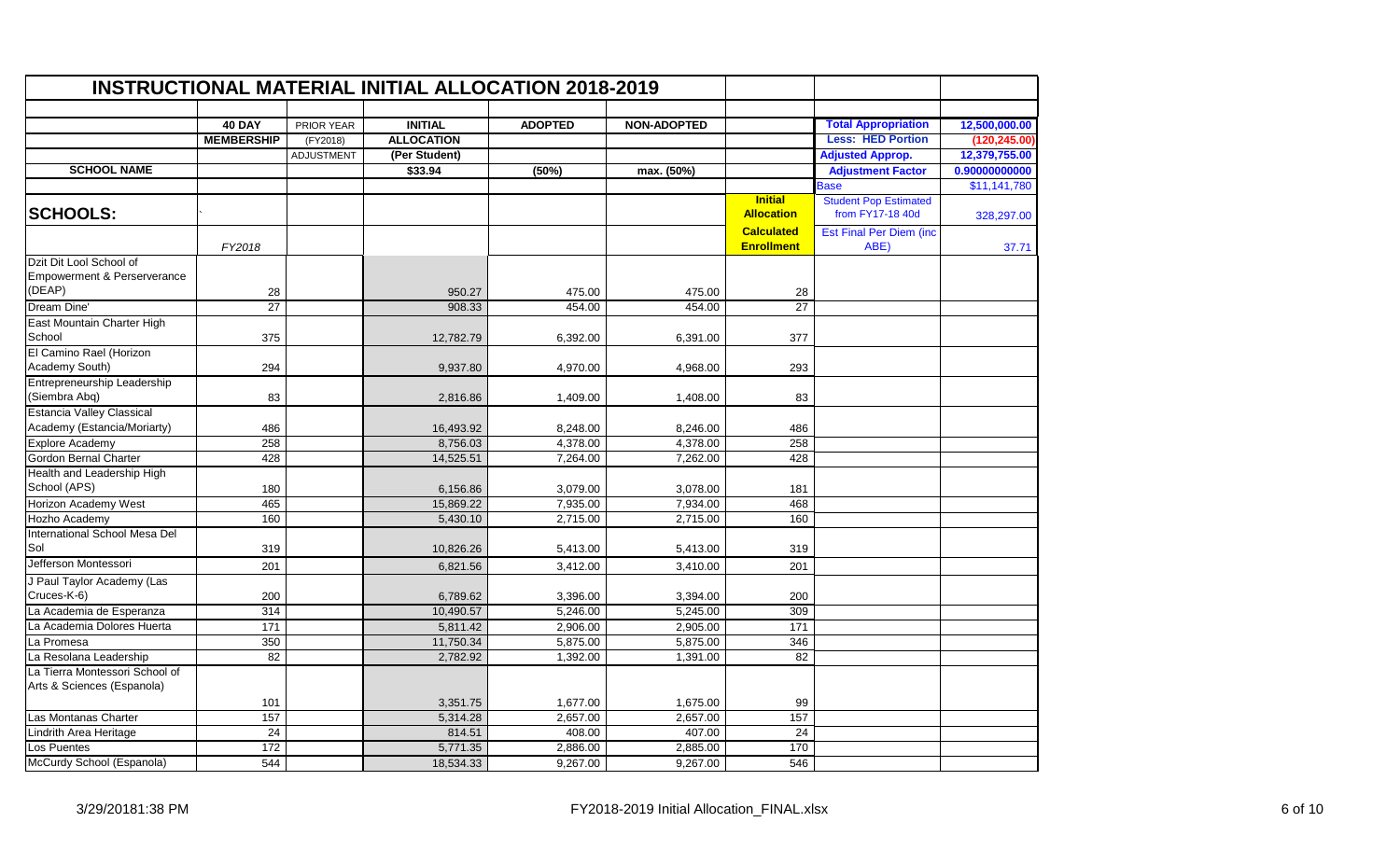|                                                                                                     |                   | <b>INSTRUCTIONAL MATERIAL INITIAL ALLOCATION 2018-2019</b> |                   |                |                    |                                        |                                                  |               |  |  |  |
|-----------------------------------------------------------------------------------------------------|-------------------|------------------------------------------------------------|-------------------|----------------|--------------------|----------------------------------------|--------------------------------------------------|---------------|--|--|--|
|                                                                                                     | <b>40 DAY</b>     | <b>PRIOR YEAR</b>                                          | <b>INITIAL</b>    | <b>ADOPTED</b> | <b>NON-ADOPTED</b> |                                        | <b>Total Appropriation</b>                       | 12,500,000.00 |  |  |  |
|                                                                                                     | <b>MEMBERSHIP</b> | (FY2018)                                                   | <b>ALLOCATION</b> |                |                    |                                        | <b>Less: HED Portion</b>                         | (120, 245.00) |  |  |  |
|                                                                                                     |                   | <b>ADJUSTMENT</b>                                          | (Per Student)     |                |                    |                                        | <b>Adjusted Approp.</b>                          | 12,379,755.00 |  |  |  |
| <b>SCHOOL NAME</b>                                                                                  |                   |                                                            | \$33.94           | (50%)          | max. (50%)         |                                        | <b>Adjustment Factor</b>                         | 0.90000000000 |  |  |  |
|                                                                                                     |                   |                                                            |                   |                |                    |                                        | <b>Base</b>                                      | \$11,141,780  |  |  |  |
| <b>SCHOOLS:</b>                                                                                     |                   |                                                            |                   |                |                    | <b>Initial</b><br><b>Allocation</b>    | <b>Student Pop Estimated</b><br>from FY17-18 40d | 328,297.00    |  |  |  |
|                                                                                                     | FY2018            |                                                            |                   |                |                    | <b>Calculated</b><br><b>Enrollment</b> | <b>Est Final Per Diem (inc.</b><br>ABE)          | 37.71         |  |  |  |
| Media Arts Collaborative                                                                            | 247               |                                                            | 8,334.71          | 4,168.00       | 4,167.00           | 246                                    |                                                  |               |  |  |  |
| Middle College                                                                                      | 100               |                                                            | 3,393.81          | 1,698.00       | 1,696.00           | 100                                    |                                                  |               |  |  |  |
| <b>Mission Acheivement</b><br>(ABQ)                                                                 | 876               |                                                            | 29,729.78         | 14,866.00      | 14,864.00          | 876                                    |                                                  |               |  |  |  |
| Monte del Sol                                                                                       | 319               |                                                            | 10,678.26         | 5,339.00       | 5,339.00           | 315                                    |                                                  |               |  |  |  |
| Montessori Elementary                                                                               | 422               |                                                            | 14,351.88         | 7,177.00       | 7,175.00           | 423                                    |                                                  |               |  |  |  |
| Montessori of the Rio Grande                                                                        | 217               |                                                            | 7,366.57          | 3,684.00       | 3,683.00           | 217                                    |                                                  |               |  |  |  |
| Moreno Valley                                                                                       | 54                |                                                            | 1,798.66          | 900.00         | 899.00             | 53                                     |                                                  |               |  |  |  |
| Mosaic Academy                                                                                      | 180               |                                                            | 6,108.86          | 3.055.00       | 3,054.00           | 180                                    |                                                  |               |  |  |  |
| Mountain Mahogany                                                                                   | 188               |                                                            | 6,320.36          | 3,160.00       | 3,160.00           | 186                                    |                                                  |               |  |  |  |
| Native American Community                                                                           | 432               |                                                            | 14.661.26         | 7.331.00       | 7.330.00           | 432                                    |                                                  |               |  |  |  |
| New Mexico International School                                                                     | 228               |                                                            | 7,763.89          | 3,883.00       | 3,881.00           | 229                                    |                                                  |               |  |  |  |
| New Mexico School for<br>Architecture, Const. &<br>Engineering (ACE Leadership<br>High School, APS) | 362               |                                                            | 12,287.60         | 6,145.00       | 6,143.00           | 362                                    |                                                  |               |  |  |  |
| <b>New Mexico Connections</b>                                                                       |                   |                                                            |                   |                |                    |                                        |                                                  |               |  |  |  |
| Academy (Santa Fe)                                                                                  | 1,717             |                                                            | 58,271.73         | 29,137.00      | 29,135.00          | 1,717                                  |                                                  |               |  |  |  |
| New Mexico School for the Arts                                                                      | 222               |                                                            | 7,560.26          | 3,780.00       | 3,780.00           | 223                                    |                                                  |               |  |  |  |
| New Mexico Virtual Academy<br>(Farmington)                                                          | 496               |                                                            | 16,831.30         | 8,416.00       | 8,415.00           | 496                                    |                                                  |               |  |  |  |
| Alice King Community (North Alb.<br>Comm. Co-op)                                                    | 449               |                                                            | 15,238.21         | 7,619.00       | 7,619.00           | 449                                    |                                                  |               |  |  |  |
| North Valley Academy                                                                                | 475               |                                                            | 16,172.60         | 8,087.00       | 8,086.00           | 477                                    |                                                  |               |  |  |  |
| <b>Nuestros Valores</b>                                                                             | 160               |                                                            | 5,430.10          | 2,715.00       | 2,715.00           | 160                                    |                                                  |               |  |  |  |
| Pecos Connections (Carlsbad)                                                                        | 527               |                                                            | 17,885.38         | 8,943.00       | 8,942.00           | 527                                    |                                                  |               |  |  |  |
| Pub. Acad. For Performing Arts                                                                      | 381               |                                                            | 12,934.42         | 6,467.00       | 6,467.00           | 381                                    |                                                  |               |  |  |  |
| <b>Red River Valley</b>                                                                             | 80                |                                                            | 2,727.05          | 1,364.00       | 1,363.00           | 80                                     |                                                  |               |  |  |  |
| Rio Gallinas Charter School                                                                         | 95                |                                                            | 3,224.12          | 1,612.00       | 1,612.00           | 95                                     |                                                  |               |  |  |  |
| Robert F. Kennedy                                                                                   | 314               |                                                            | 10,722.57         | 5,362.00       | 5,361.00           | 316                                    |                                                  |               |  |  |  |
| Roots and Wings                                                                                     | 50                |                                                            | 1,692.91          | 847.00         | 846.00             | 50                                     |                                                  |               |  |  |  |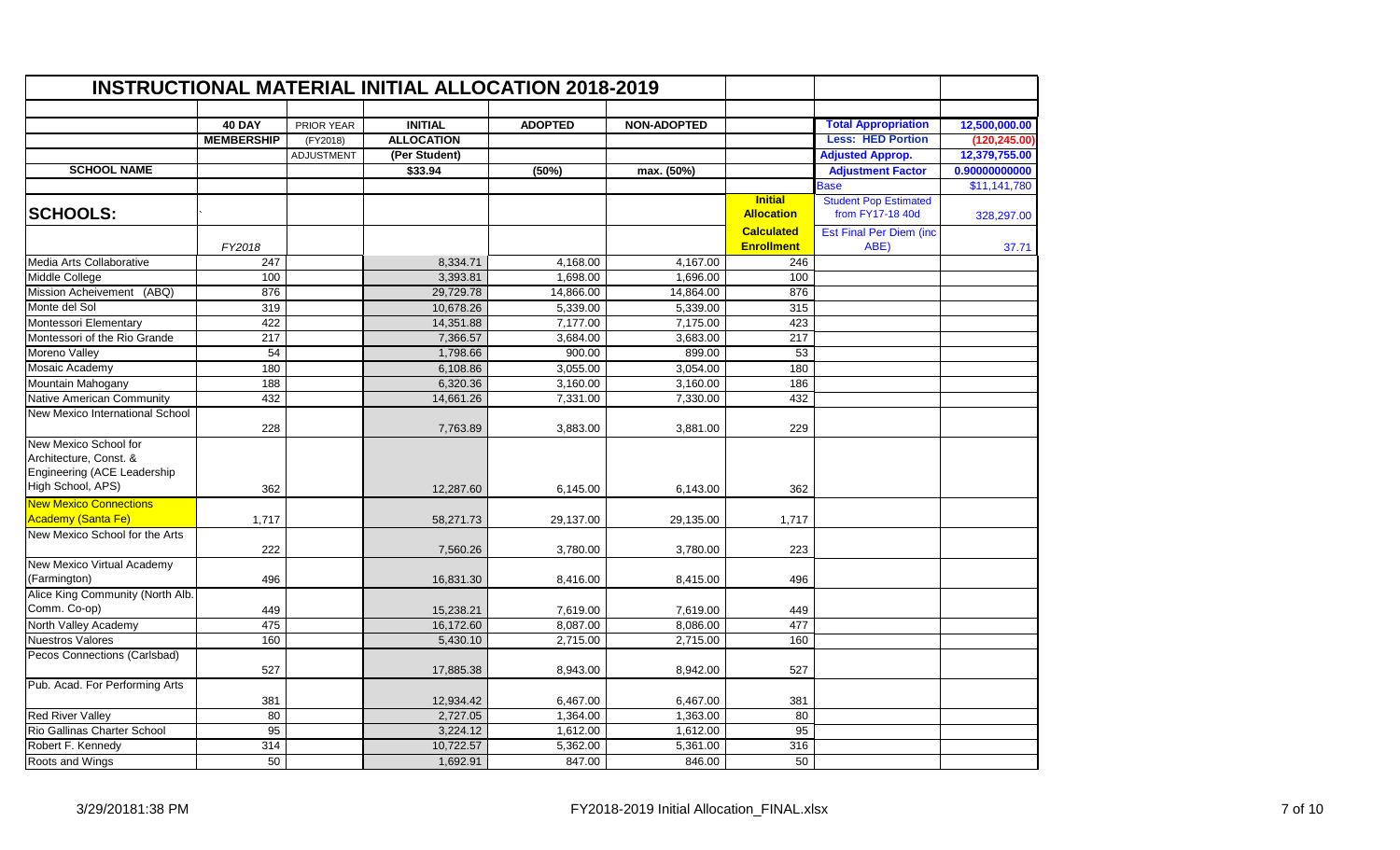|                                                           |                   |                   | <b>INSTRUCTIONAL MATERIAL INITIAL ALLOCATION 2018-2019</b> |                |                    |                                        |                                                  |               |
|-----------------------------------------------------------|-------------------|-------------------|------------------------------------------------------------|----------------|--------------------|----------------------------------------|--------------------------------------------------|---------------|
|                                                           | <b>40 DAY</b>     | PRIOR YEAR        | <b>INITIAL</b>                                             | <b>ADOPTED</b> | <b>NON-ADOPTED</b> |                                        | <b>Total Appropriation</b>                       | 12,500,000.00 |
|                                                           | <b>MEMBERSHIP</b> | (FY2018)          | <b>ALLOCATION</b>                                          |                |                    |                                        | <b>Less: HED Portion</b>                         | (120, 245.00) |
|                                                           |                   | <b>ADJUSTMENT</b> | (Per Student)                                              |                |                    |                                        | <b>Adjusted Approp.</b>                          | 12,379,755.00 |
| <b>SCHOOL NAME</b>                                        |                   |                   | \$33.94                                                    | (50%)          | max. (50%)         |                                        | <b>Adjustment Factor</b>                         | 0.90000000000 |
|                                                           |                   |                   |                                                            |                |                    |                                        | <b>Base</b>                                      | \$11,141,780  |
| <b>SCHOOLS:</b>                                           |                   |                   |                                                            |                |                    | <b>Initial</b><br><b>Allocation</b>    | <b>Student Pop Estimated</b><br>from FY17-18 40d | 328,297.00    |
|                                                           | FY2018            |                   |                                                            |                |                    | <b>Calculated</b><br><b>Enrollment</b> | <b>Est Final Per Diem (inc.</b><br>ABE)          | 37.71         |
| SAHQ Academy                                              | 81                |                   | 2,472.99                                                   | 1,237.00       | 1,236.00           | 73                                     |                                                  |               |
| S.I.A. Tech (Abq Charter<br>Academy)                      | 286               |                   | 9,752.30                                                   | 4,876.00       | 4,876.00           | 287                                    |                                                  |               |
| Sandoval Academy of Bilingual<br>Education (SABE)         | 94                |                   | 3,190.18                                                   | 1,595.00       | 1,595.00           | 94                                     |                                                  |               |
| San Diego Riverside                                       | 91                |                   | 3,096.37                                                   | 1,548.00       | 1,548.00           | 91                                     |                                                  |               |
| School of Dreams Academy                                  | 454               |                   | 15,459.90                                                  | 7,731.00       | 7,729.00           | 456                                    |                                                  |               |
| <b>Sidney Gutierrez</b>                                   | 66                |                   | 2,241.92                                                   | 1,122.00       | 1,120.00           | 66                                     |                                                  |               |
| <b>Six Directions</b>                                     | 73                |                   | 2,477.48                                                   | 1,239.00       | 1,238.00           | 73                                     |                                                  |               |
| South Valley Academy                                      | 622               |                   | 21,189.50                                                  | 10,596.00      | 10,594.00          | 624                                    |                                                  |               |
| South Valley Preparatory School                           | 154               |                   | 5,244.47                                                   | 2,622.00       | 2,622.00           | 155                                    |                                                  |               |
| SW Aeronautics, Mathematics &                             |                   |                   |                                                            |                |                    |                                        |                                                  |               |
| Science (ABQ)                                             | 263               |                   | 8,913.72                                                   | 4,458.00       | 4,456.00           | 263                                    |                                                  |               |
| Southwest Prmary Learning<br>Center (pending name change) |                   |                   |                                                            |                |                    |                                        |                                                  |               |
|                                                           | 193               |                   | 6,550.06                                                   | 3,275.00       | 3,275.00           | 193                                    |                                                  |               |
| Southwest Secondary                                       | 260               |                   | 8,757.91                                                   | 4,380.00       | 4,378.00           | 258                                    |                                                  |               |
| Taos Academy                                              | 213               |                   | 7,212.82                                                   | 3,607.00       | 3,606.00           | 213                                    |                                                  |               |
| Taos Integrated School of the<br>Arts                     | 157               |                   | 5,360.28                                                   | 2,680.00       | 2,680.00           | 158                                    |                                                  |               |
| <b>Taos International School</b>                          | 207               |                   | 7,025.19                                                   | 3,513.00       | 3,512.00           | 207                                    |                                                  |               |
| <b>Taos Municipal Charter</b>                             | 212               |                   | 7,192.88                                                   | 3,597.00       | 3,596.00           | 212                                    |                                                  |               |
| Technology Leadership High<br>School (APS)                | 178               |                   | 6,040.98                                                   | 3,021.00       | 3,020.00           | 178                                    |                                                  |               |
| The Albuquerque Sign Language<br>Academy                  | 97                |                   | 3,292.00                                                   | 1,647.00       | 1,645.00           | 97                                     |                                                  |               |
| The ASK Academy                                           | 513               |                   | 17,410.25                                                  | 8,705.00       | 8,705.00           | 513                                    |                                                  |               |
| The Great Academy                                         | 167               |                   | 5,521.66                                                   | 2,762.00       | 2,760.00           | 163                                    |                                                  |               |
| The Masters Program                                       | 205               |                   | 6,969.31                                                   | 3,485.00       | 3,484.00           | 205                                    |                                                  |               |
| The New America School (ABQ)                              | 351               |                   | 11,788.28                                                  | 5,894.00       | 5,894.00           | 347                                    |                                                  |               |
| The New America School (Las<br>Cruces)                    | 299               |                   | 10,051.49                                                  | 5,026.00       | 5,025.00           | 296                                    |                                                  |               |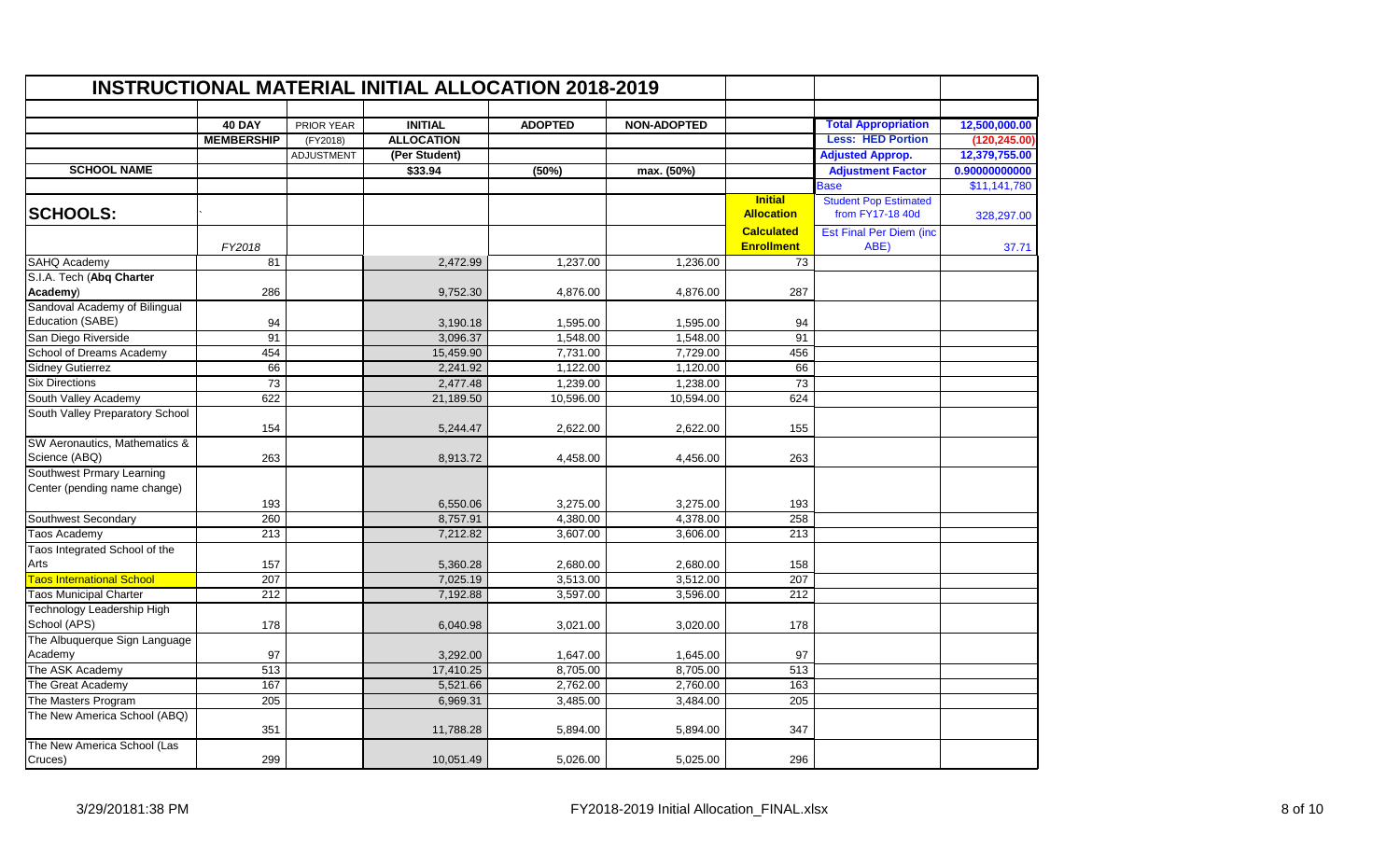|                                 |                   |                   | <b>INSTRUCTIONAL MATERIAL INITIAL ALLOCATION 2018-2019</b> |                |                    |                   |                                 |               |
|---------------------------------|-------------------|-------------------|------------------------------------------------------------|----------------|--------------------|-------------------|---------------------------------|---------------|
|                                 |                   |                   |                                                            |                |                    |                   |                                 |               |
|                                 | <b>40 DAY</b>     | PRIOR YEAR        | <b>INITIAL</b>                                             | <b>ADOPTED</b> | <b>NON-ADOPTED</b> |                   | <b>Total Appropriation</b>      | 12,500,000.00 |
|                                 | <b>MEMBERSHIP</b> | (FY2018)          | <b>ALLOCATION</b>                                          |                |                    |                   | <b>Less: HED Portion</b>        | (120, 245.00) |
|                                 |                   | <b>ADJUSTMENT</b> | (Per Student)                                              |                |                    |                   | <b>Adjusted Approp.</b>         | 12,379,755.00 |
| <b>SCHOOL NAME</b>              |                   |                   | \$33.94                                                    | (50%)          | max. (50%)         |                   | <b>Adjustment Factor</b>        | 0.90000000000 |
|                                 |                   |                   |                                                            |                |                    |                   | <b>Base</b>                     | \$11,141,780  |
|                                 |                   |                   |                                                            |                |                    | <b>Initial</b>    | <b>Student Pop Estimated</b>    |               |
| <b>SCHOOLS:</b>                 |                   |                   |                                                            |                |                    | <b>Allocation</b> | from FY17-18 40d                | 328,297.00    |
|                                 |                   |                   |                                                            |                |                    | <b>Calculated</b> | <b>Est Final Per Diem (inc.</b> |               |
|                                 | FY2018            |                   |                                                            |                |                    | <b>Enrollment</b> | ABE)                            | 37.71         |
| Tierra Adentro                  | 279               |                   | 9,468.73                                                   | 4,735.00       | 4,734.00           | 279               |                                 |               |
| Tierra Encatada (Charter School |                   |                   |                                                            |                |                    |                   |                                 |               |
| 37)                             | 309               |                   | 10,554.88                                                  | 5,278.00       | 5,277.00           | 311               |                                 |               |
| <b>Turquoise Trail</b>          | 456               |                   | 15,451.78                                                  | 7,727.00       | 7,725.00           | 455               |                                 |               |
| Twenty First Cent.              | 240               |                   | 8,079.15                                                   | 4,040.00       | 4,039.00           | 238               |                                 |               |
| Vista Grande                    | 90                |                   | 3,048.43                                                   | .524.00        | 1,524.00           | 90                |                                 |               |
| Walatowa                        | 46                |                   | 1,529.15                                                   | 765.00         | 764.00             | 45                |                                 |               |
| William W. & Joseph Dorn        |                   |                   |                                                            |                |                    |                   |                                 |               |
| Community School (ABQ)          | 55                |                   | 1,866.60                                                   | 934.00         | 933.00             | 55                |                                 |               |
| <b>TOTAL CHARTER SCHOOLS</b>    | 26,265            | 0.00              | 890,524.44                                                 | 445,262.00     | 445,262.00         | 26,240            |                                 |               |